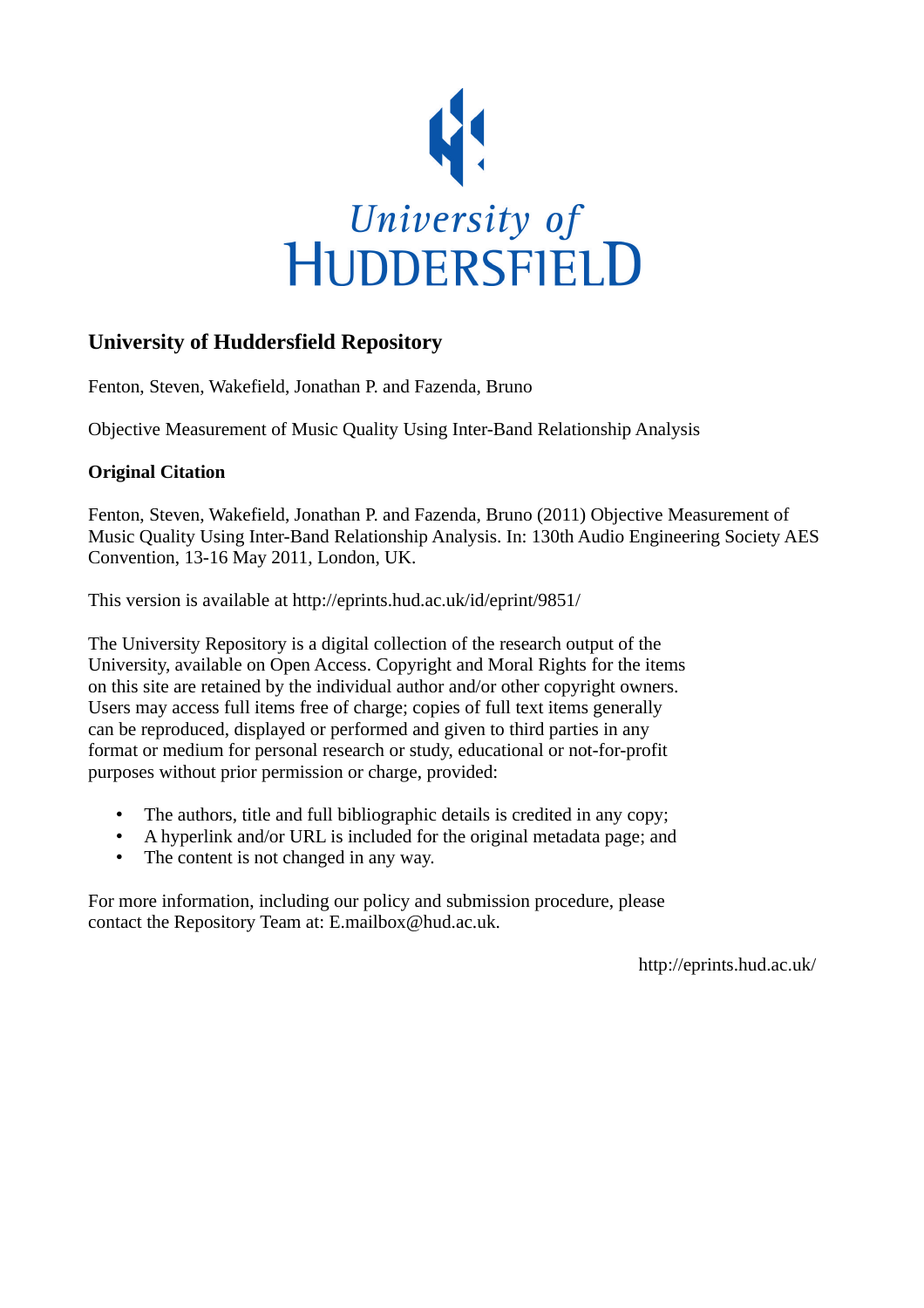

Presented at the 130th Convention 2011 May 13–16 London, UK

*The papers at this Convention have been selected on the basis of a submitted abstract and extended precis that have been peer reviewed by at least two qualified anonymous reviewers. This convention paper has been reproduced from the author's advance manuscript, without editing, corrections, or consideration by the Review Board. The AES takes no responsibility for the contents. Additional papers may be obtained by sending request and remittance to Audio Engineering Society, 60 East 42nd Street, New York, New York 10165-2520, USA; also see www.aes.org. All rights reserved. Reproduction of this paper, or any portion thereof, is not permitted without direct permission from the* Journal of the Audio Engineering Society.

# **Objective Measurement of Music Quality Using Inter-Band Relationship Analysis**

Steven Fenton<sup>1</sup>, Bruno Fazenda<sup>2</sup> and Jonathan Wakefield $^3$ 

 $1$  School Of Computing & Engineering, University of Huddersfield, Huddersfield, UK s.m.fenton@hud.ac.uk

 $2$  Acoustics Research Centre, University of Salford, Manchester, UK b.fazenda@salford.ac.uk

<sup>3</sup> School Of Computing & Engineering (MTRG), University of Huddersfield, Huddersfield, UK j.p.wakefield@hud.ac.uk

#### **ABSTRACT**

This paper describes and evaluates an objective measurement that grades the quality of a complex musical signal. The authors have previously identified a potential correlation between inter-band dynamics and the subjective quality of produced music excerpts. This paper describes the previously presented Inter-Band Relationship (IBR) descriptor and extends this work by testing with real-world music excerpts and a greater number of listening subjects. A high degree of correlation is observed between the Mean Subject Scores (MSS) and the objective IBR descriptor suggesting it could be used as an additional model output variable (MOV) to describe produced music quality. The method lends itself to real-time implementation and therefore can be exploited within mixing, mastering and monitoring tools.

#### **1. INTRODUCTION**

Audio can have many purposes. In the context of this paper, it is musical performance captured by a recording process (or a programmed sequence) and stored on a medium for later listening and enjoyment. Ever since the very first recordings were made [1] engineers have strived to improve the quality of the recording and playback process.

When considering an audio system, its performance can be measured using different metrics [21]. Generally the measurement of the input signal is compared to that of the output signal and measurements such as Total Harmonic Distortion (THD), Signal to Noise Ratio and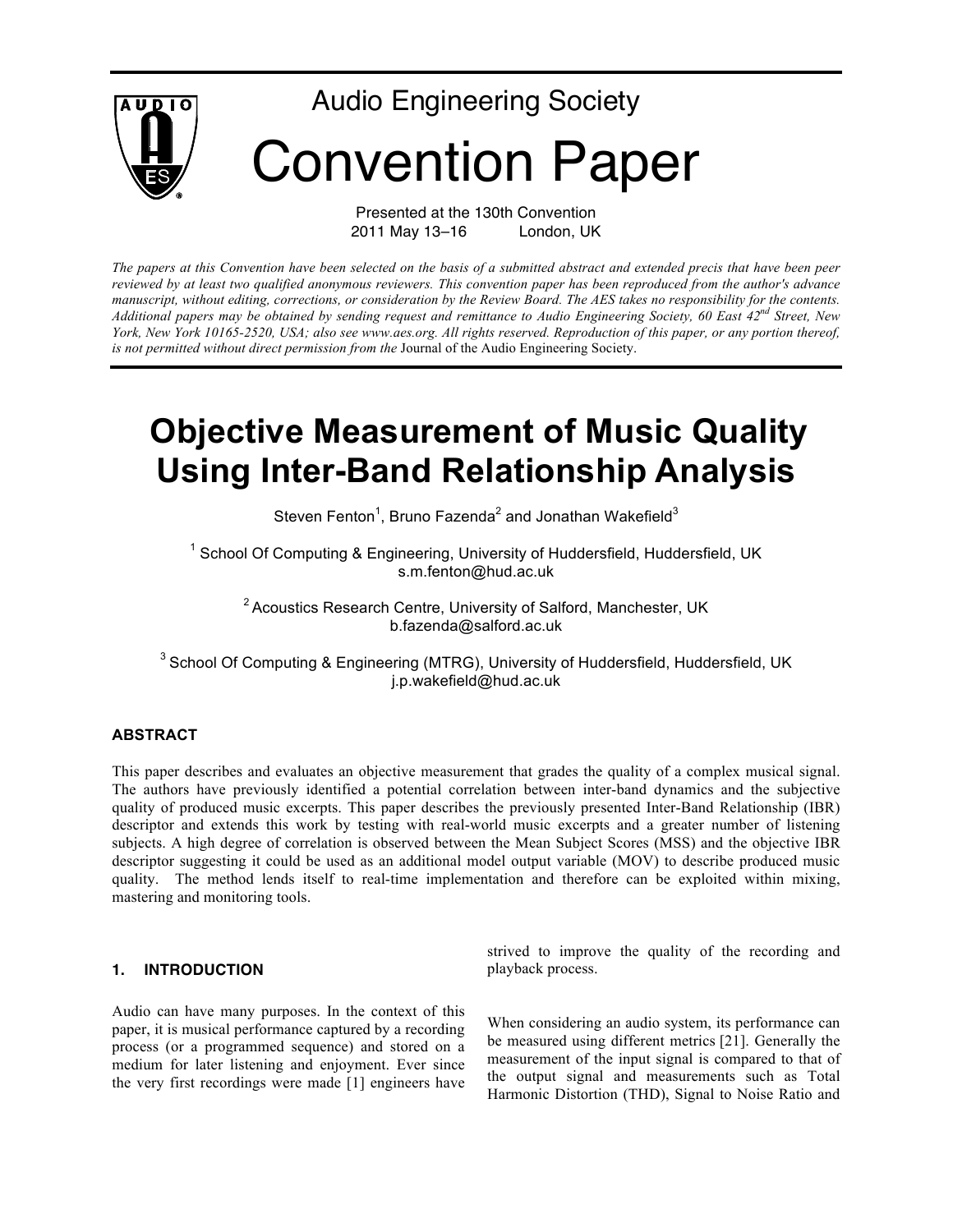frequency response are used to describe the overall system performance.

Whilst this methodology for testing is sufficient, even as a black box approach, to describe individual components and subsequent performance of a 'system', it does not allow the quantification of audio quality if the same techniques are applied to produced music.

Music is a complex signal made up of many different harmonic components of varying phases and magnitudes. Elements of music include pitch, rhythm and the sonic qualities of timbre and texture. In produced music mixes are produced, by the engineer, from individual signal sources that are, generally themselves complex. The complexity of the individual signal sources, often referred to as timbre, is what distinguishes them as different types of voices or musical instruments.

Overall quality can therefore, not be attributed to a single metric or measurement, in fact, many of the metrics relating to audio system performance measurement are not applicable to the measurement of 'overall music quality'. THD for example is referenced to a pure tone at the system input. Whilst it is possible to perform conventional 'system' measurements on produced music to describe aspects of the audio under test, these do not correlate very well with the overall perception of quality by the listener [23].

It is the skill of the engineer in the production stages that often leads to a completed recording being deemed as 'clear', 'defined', 'punchy' or 'highly polished'. A badly engineered and produced recording could be referred to as 'woolly', 'distorted', 'poorly balanced' or 'muddy'.

These descriptors are of course subjective. However, they are frequently used and recognized within the audio industry and for the vast majority of engineers these descriptors are used to categorise the production of a piece of music. They do not, however, allow for a consistent qualitative measure to be established.

This paper is concerned with investigating the influences of dynamic range on the perception of audio quality in produced music. The paper investigates a novel multi-band technique, first proposed by the authors [6] in a pilot study conducted to obtain an objective measure that can be used, in conjunction with other extracted objective measures, to describe one aspect of the basic audio quality (BAQ) of recordings under test.

# **2. BACKGROUND**

#### **2.1. Subjective & Objective Measures**

Formal listening tests are regarded as being the most reliable method for audio quality assessment and a number of methodologies have been established [2]. The proliferation of such tests have in the most part been in response to a need to evaluate the quality of low bit rate CODECS [3][4] due to the wide use of voice over internet, streaming technologies and the dominance of the MP3 format for music distribution.

Three major recommendations with regards to the subjective assessment of audio quality have been established. These are standardized as ITU-R BS.1116, developed primarily to evaluate small impairments in audio quality [5], ITU-R BS.1534-1, commonly referred to as MUSHRA, developed to evaluate intermediate impairments in audio quality [6] and ITU-T P.800, primarily used to evaluate narrowband speech quality [7].

Generally, these testing and measurement techniques are employed to establish audio quality in audio systems (such as CODECs) under test with respect to an original 'untreated' reference signal. The resulting index is named the subjective difference grade (SDG) which attempts to categorize the subjective audio quality. These types of test can be very time consuming and subject to errors through various forms of biasing [8] some of which will be described later. This makes them impractical for evaluating produced music mixes on an ongoing basis.

In order to address the need for automatic quality measurement of audio, a number of objective measures have been proposed. These attempt to predict the BAQ from extracted features of the audio under test. Many of the techniques have been standardized as ITU-R BS.1387-1, otherwise known as PEAQ (Perceptual Evaluation of Audio Quality) [9].

PEAQ combines many different model output variables (MOVs) in order to compute the objective difference grade (ODG). The basic version of PEAQ combines 12 of the MOV's to calculate the ODG whilst the advanced version combines a further 5.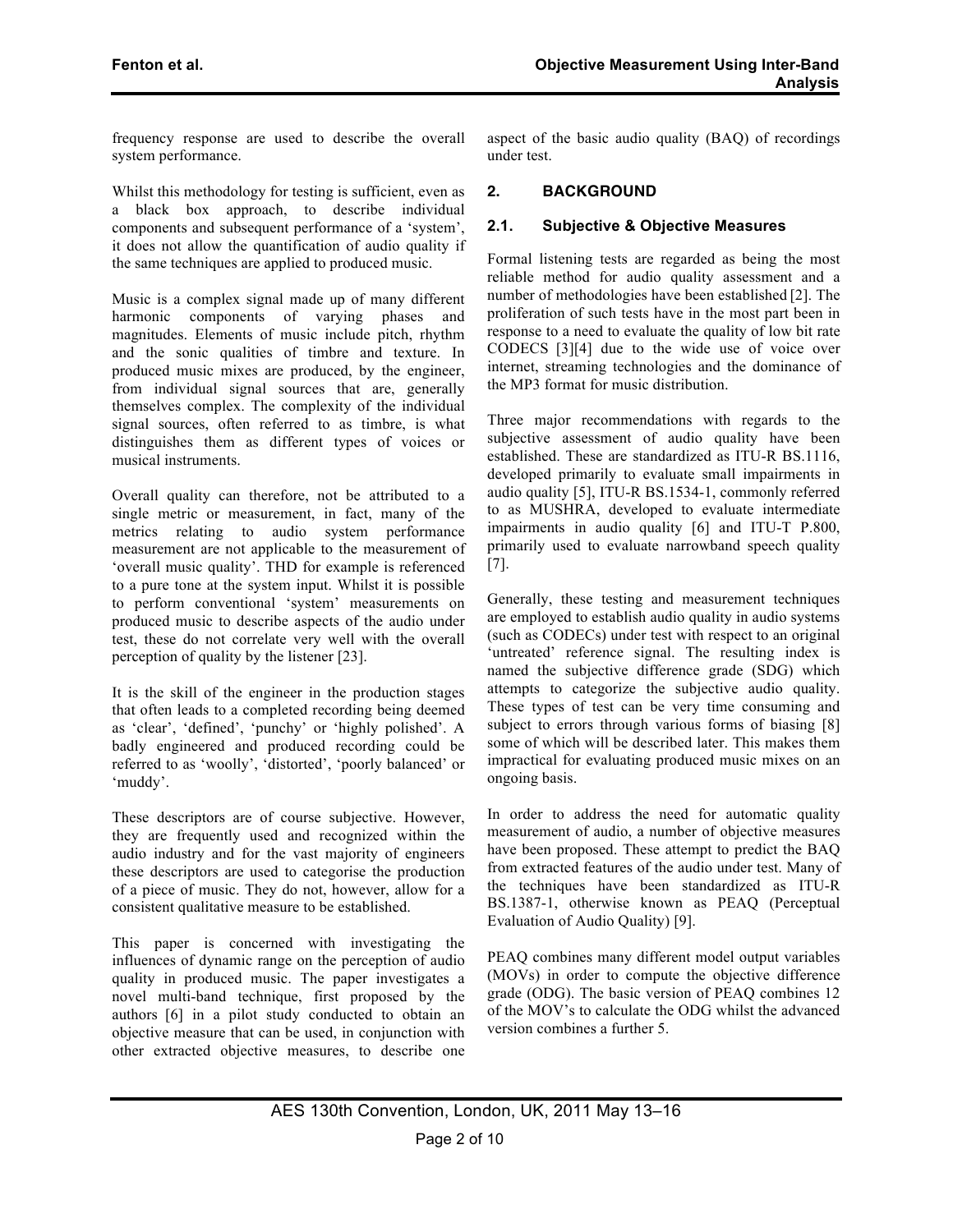All of the tests, subjective and objective, are fullreference quality indexed, i.e. they compare the audio under test with respect to an original reference signal (uncompressed/unprocessed). Whilst these tests can be used to measure and quantify the BAQ of a piece of audio that has been processed using a codec, they cannot be used to measure and describe the quality of a 'produced' piece of music that has no reference.

# **2.2. Loudness**

Many proposals and studies relating to loudness are documented including its measurement; one such standard for measurement is detailed in ITU-R BS.1770 [10]. This loudness model has been extended with further descriptors to allow the effective measurement over time [11]. There have been a number of studies relating to the perception of loudness [11][12][23][24] and their relationship to temporally varying sounds. [24]. Whilst each study attempts to measure and quantify the effectiveness of algorithms relating to listener perception of the sensation of loudness and in some cases dynamic range, they do not relate the measure to the perception of quality.

Loudness, it seems, appears to dominate modern music production. Due mainly to the record label's need to be the loudest on radio, but also because our perception of the production quality appears to be majorly influenced by the demand of the artist for their material to match that of their peers. During loudness maximisation, material is compressed, resulting in a reduced peak to R.M.S level ratio and thus an overall reduction in dynamic range. This peak-level based processing makes material perceptually louder.

Since the mid-1980's, a trend has developed in music production that has resulted in the loudness of completed productions being increased during the mastering process [13]. This increase in loudness has seen the gradual reduction in dynamic range of produced music.

Whilst this continued decrease in dynamic range occurs, it is accepted amongst audio professionals that this is potentially detrimental to the overall audio quality of the music. The push for ever louder recordings has led to the 'loudness wars' [13] and also, in contrast, to movements such as 'Turn Me Up' to promote the opposite [14].

As discussed, development of automatic measurement of audio relating to loudness has been undertaken however, work on measures based on dynamic range and it's correlation with the perception of listener quality need to be extended.

It is the authors' belief that whilst the two measures, loudness and dynamic range are inextricably linked, the latter should be considered as an separate measure when attempting to quantify the music quality.

## **2.3. Dynamic Range**

The term dynamic range is often quoted in decibels (dB) when describing the performance of an audio system. The context of measurement is an important factor to consider when the interpretation of the dB value is evaluated. The context can either be categorized as that of a system or signal.

In the context of a system the measurement is used to describe the maximum range that is permissible, before distortion takes place (clipping), measured from the noise floor to the peak level. The Audio Engineering Society specify this measurement as "20 times the logarithm of the ratio of the full-scale signal to the R.M.S. noise floor in the presence of signal, expressed in dB FS" [17]. This value gives an indication of the true headroom of a system and shouldn't be confused with SNR (Signal to Noise Ratio) which is often measured without the presence of a signal and can therefore give an inaccurate system measurement due to muting circuits.

When we describe the signal itself rather than the system under test, the dynamic range can be given as the ratio of the full-scale level of the signal to its lowest level. Given that audio signals under test are generally varying in level, particularly during fade ins-outs, interludes etc, an average level (R.M.S) is generally taken of a section of audio under test as being representative of the 'active' passage of music. This average level is then used to compute the dynamic range in conjunction with the peak level measured during the same passage.

This AES proposal of dynamic range measurement [17] is the one adopted within this paper. However, this method is extended by the inclusion of 3 band filter being applied to the signal under test. This method was explored previously in a pilot study by the authors [6].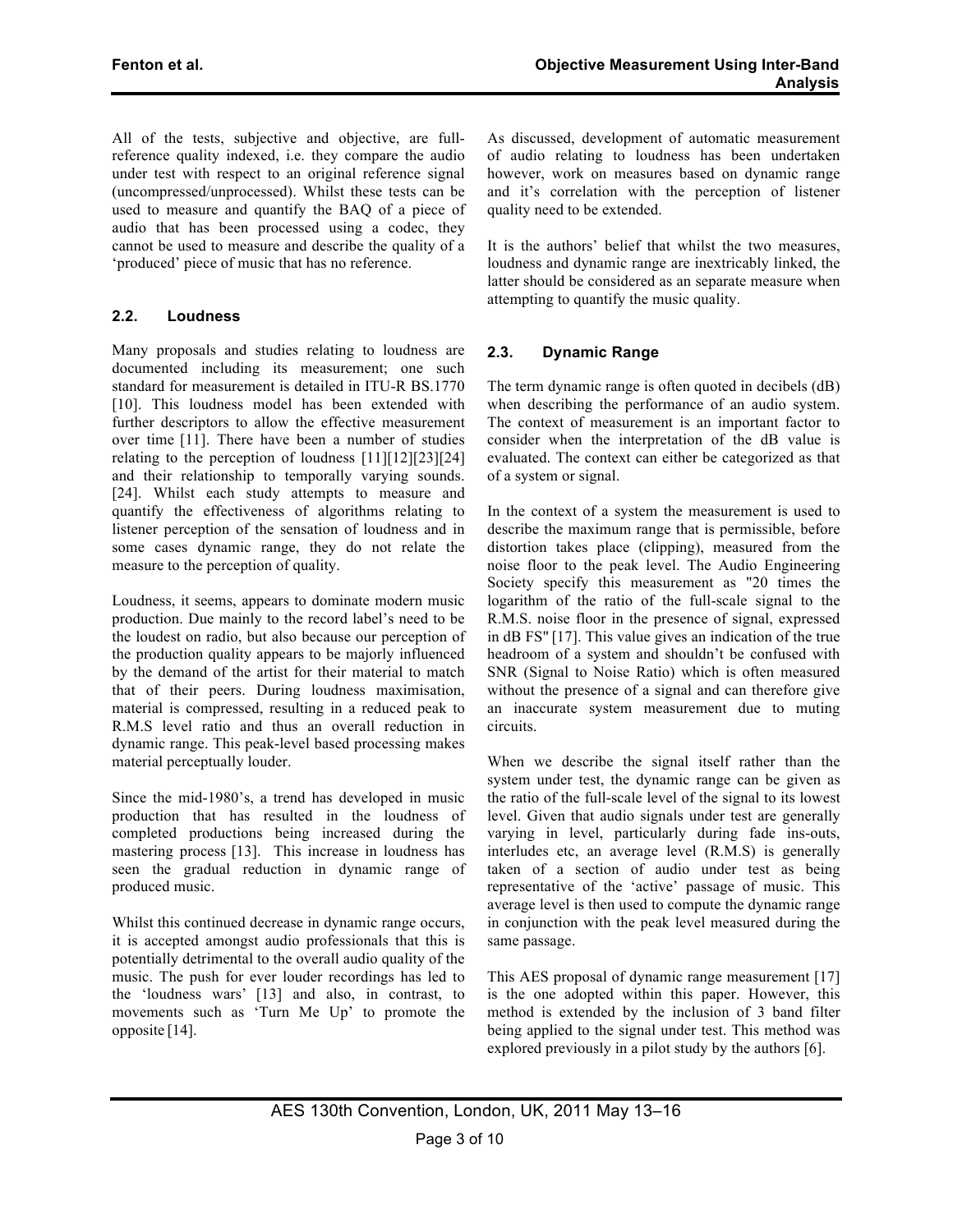Many loudness models implement a multi-band approach [12] to approximate the response of the human ear. The bands are often weighted and the overall loudness is calculated as an average over a period of time, either based on short or long term windows.

#### **3. OBJECTIVE ANALYSIS**

It is widely accepted that the response of the human ear and listener perception differs across the ears frequency range. It is therefore argued that a single wideband dynamic range figure would be inaccurate in describing the basic audio quality of a signal, although it could be used to represent an overall mean 'figure of merit' score.

The authors' previous proposal of a MOV based upon a multiband dynamic range measurement is now explored [6].

#### **3.1. Multiband Analysis**

Analysis is made of the dynamic range at three critical bands of hearing and the interaction of each against the combined Mean Subject Score (MSS) is examined. Each excerpt was filtered using a 3 band linear phase FIR filter. Three filters were used and their respective cut-off frequencies and Q settings are shown as follows.

| <b>Filter Type</b>  | Fc(Hz) | Fc(Hz) |     |
|---------------------|--------|--------|-----|
| Low Pass LF         | 947    |        | 6.5 |
| <b>Band Pass MF</b> | 947    | 3186   | 6.5 |
| High Pass HF        | -      | 3186   | 6.5 |

Table 1. Filter Corner Frequencies and Q

These frequencies were chosen as they approximate the  $1<sup>st</sup>$ ,  $2<sup>nd</sup>$  and  $3<sup>rd</sup>$  set of 8 critical bands in the auditory system.

Following this filtering process, dynamic range analysis was performed. Calculations of the dynamic range were derived from the samples in each band as follows:

$$
Srms = \sqrt{\left(\frac{1}{n-1}\sum_{i=1}^{n} (x_i - \overline{x})^2\right)}
$$
 (1)

Where

$$
\bar{x} = \frac{1}{n} \sum_{i=1}^{n} x_i
$$
 (2)

$$
Spk = \max(x_{1,n})
$$
 (4)

$$
Dr = 20 * \log(Spk/Srms)
$$
 (5)

The inter-band relationship (IBR) is derived as follows:

$$
IBR = \sqrt{\left(\frac{1}{n-1}\sum_{i=1}^{n} \left(Dr_i - \overline{Dr}\right)^2\right)}
$$
(6)

Where  $Dr_i$  represents the dynamic range calculated at band  $i$ .  $\overline{Dr}$  represents the mean dynamic range.

Effectively, the IBR represents the correlation between the dynamic range existing across the three bands. A low value would represent very little variation in dynamic range across the bands, whereas a high value would represent a high degree of variation across the three bands under test.

It is proposed that music containing very little variation in dynamic range across frequency ranges would in fact result in a lower quality score when auditioned by the listeners. It could also signify a particularly 'dense' section of the arrangement in terms of frequency content.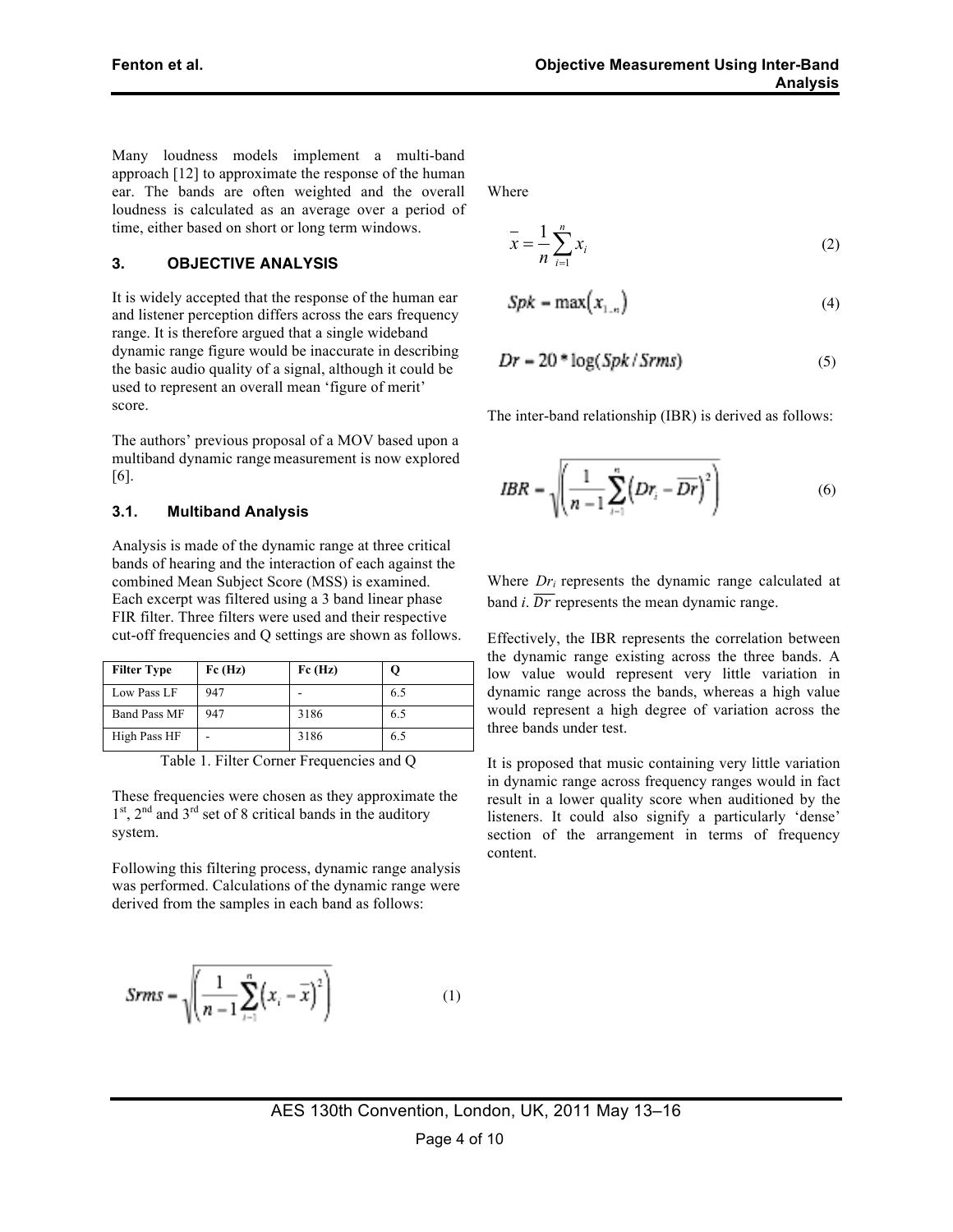produced music.

**4.1. Method**

tone and balance.

highest quality).

**4. LISTENING TEST**

made available to the listeners.

Excerpt 5: Elbow – Seldom Seen Kid

The excerpts were 16bit, 44.1kHz, stereo WAV format.

The reason for the choice of excerpts was to allow for a varied test set, thus testing the perception of the dynamic range across a number of different stimuli, including transient and harmonically rich material.

#### **5. RESULTS AND DISCUSSION**

The subjective scores obtained during the test were averaged resulting in a MSS. From this, an order of preference (ranked best quality to worst) of the excerpts was extracted.

#### **5.1. Listening Test Results**

These subjective results are summarized as follows

Excerpt 5:  $1^{st}$  Place - Elbow – Seldom Seen Kid Excerpt 4:  $2<sup>nd</sup>$  Place - Nickleback – Animals Excerpt 1: 3rd Place - Metallica – The End Of The Line Excerpt 2:  $4<sup>th</sup>$  Place - The Killers – Mr Brightside Excerpt 3:  $5<sup>th</sup>$  Place – Sugababes – Freak Like Me

The listening conditions and equipment varied between subjects however, this was deemed satisfactory for such a wider study. This would in fact, be how the music would be received and auditioned by the general population of listeners. Whilst the listening level between subjects was not maintained, the relative listening levels between excerpts could be assumed to be constant, thus the quality scores given by each of the subjects would be relative between excerpts.

This study involved 57 experienced listeners listening to and grading 5 excerpts from commercially available

A listening test was designed to measure the subjective preference of listeners grading produced music of varying genre. No knowledge of the engineering and production techniques involved with any excerpts was

The listeners were asked to listen to each excerpt with respect to analysing their relative punch, clarity, overall

Each listener was then asked to grade each of the excerpts out of 10 with respect to their overall production quality (1 being low quality, 10 being the

The key point of this paper is to establish whether the objective measure proposed would correlate with the subjective scores given.

A handout was given to each subject also detailing the test and guidelines.

#### **4.2. Stimuli**

The five excerpts were from the following songs, each of which can be classed as contemporary productions;

Excerpt 1: Metallica – The End Of The Line Excerpt 2: The Killers – Mr Brightside Excerpt 3: Sugababes – Freak Like Me Excerpt 4: Nickleback – Animals

The results of the test are shown in figure 1.



Figure 1. Mean Subject Scores

It should be noted that whilst an order of preference was extracted, the scores given for the top three placed excerpts were indeed very closely grouped. Indeed, if the 95% confidence intervals are examined (figure 1) one can see that there is a high degree of overlap between the scores obtained by the top three placed excerpts.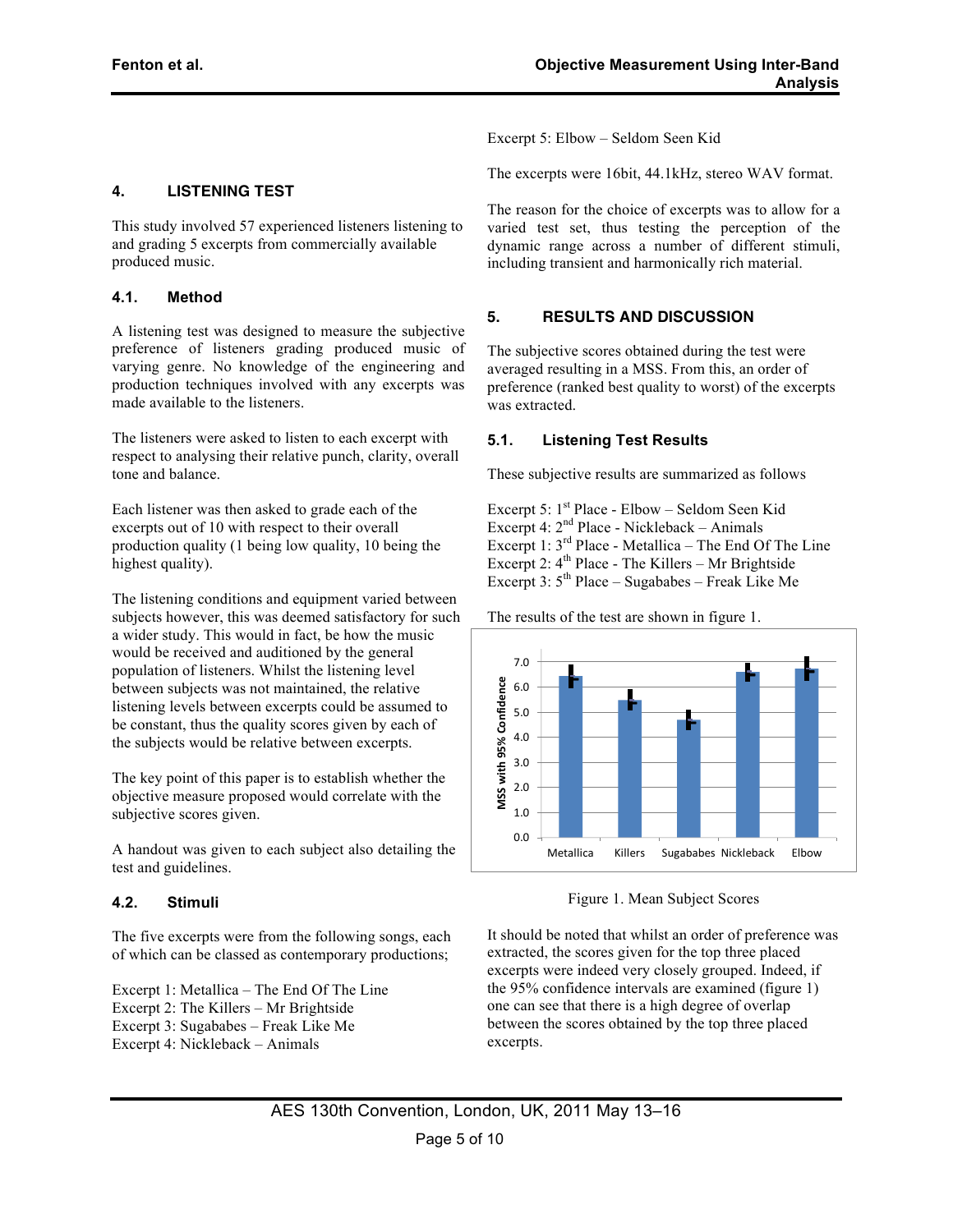Reasons for this could be due to biasing factors in genre preference in addition to all excerpts being professionally produced and mastered, thus making their relative ranking scores group together.

At this stage we could consider relaxing the ranking and suggest that this test has extracted the top three,  $2<sup>n</sup>$ place and last place excerpts in terms of audio quality. Indeed, if we consider the 95% confidence intervals shown in figure 1, there is a clear differentiation between the tiers identified.

If one considers that the excerpts are all 'release' quality one would expect that all the excerpts would achieve a relatively high MSS. However, if one considers all five excerpts, there is clearly some differentiation between their perceived audio qualities.

In order to establish whether the variation of preference scores achieved were due to the excerpts under test or simply down to chance an analysis of variance was undertaken with the following null hypothesis:

 $H_0$  = There is no difference in quality between excerpts.  $H_1$  = There is a difference in audio quality between the excerpts.

The results of an ANOVA test for this (See Table 2) show that the F value is highly significant and the resultant p-value obtained is  $\leq 0.05$ , suggesting that the differences found in the MSS across the samples is more than would be expected by chance alone.

The *F* value obtained is significantly larger than the *Fcrit* value therefore we can reject the null hypothesis with a large degree of confidence.

| <b>ANOVA</b>           |                 |     |                 |                 |                    |                 |
|------------------------|-----------------|-----|-----------------|-----------------|--------------------|-----------------|
| Source of<br>Variation | SS              | df  | ΜS              | E               | P-value            | F crit          |
| Between<br>Groups      | 174.22456<br>14 | 4   | 43.556140<br>35 | 15.100<br>26935 | $3.43334E -$<br>11 | 2.40388<br>4714 |
| Within<br>Groups       | 807.64912<br>28 | 280 | 2.8844611<br>53 |                 |                    |                 |
|                        |                 |     |                 |                 |                    |                 |
| Total                  | 981.87368<br>42 | 284 |                 |                 |                    |                 |

Table 2. ANOVA

## **5.2. Objective Results**

The excerpts were each analyzed with respect to the IBR as detailed in section 3.1.

The results of the analysis are shown in figure 2.

The order of the excerpts, based on the largest to smallest IBR measurement, was extracted. The order can be summarized as follows;

Excerpt 5:  $1<sup>st</sup>$  Place - Elbow – Seldom Seen Kid Excerpt 1:  $2<sup>nd</sup>$  Place - Metallica – The End Of The Line Excerpt 4: 3rd Place - Nickleback – Animals Excerpt 2:  $4<sup>th</sup>$  Place - The Killers – Mr Brightside Excerpt 3:  $5<sup>th</sup>$  Place - Sugababes – Freak Like Me

A second measurement, based on calculating the IBR based only on the Low-Mid bands was extracted. This is shown in figure 2 as LMIBR.



Figure 2. Inter-band Relationship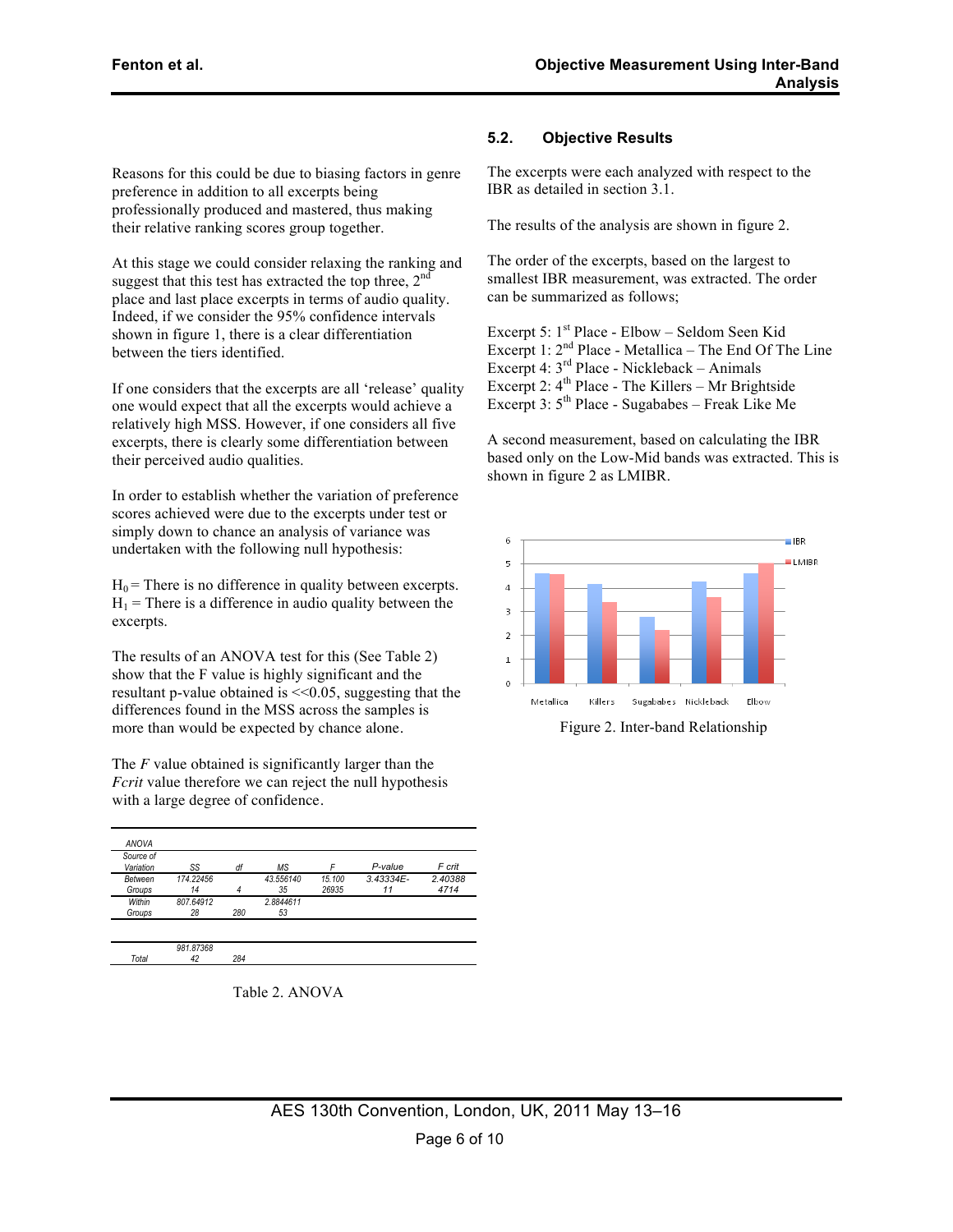## **5.3. Discussion of Results**

If the extracted subjective and objective order of preference is compared in figure 3, one can see that there is a large degree of correlation between the two.



Figure 3. Subjective & Objective Order of Preference Comparison

Running a Spearman correlation test between the subjective and objectively extracted rank scores a correlation coefficient of 0.9 is obtained along with a significance value of 0.037, this is significant at the 0.05 level (2- tailed)

Elbow, Killers & Sugababes were all ranked identically with placements of  $1^{st}$ ,  $4^{th}$  and  $5^{th}$  in order of quality. Thus, the objective score based on IBR successfully identified the excerpt which was ranked as being the best in the subjective test. It also identified the 2 excerpts that were graded as having the lowest quality subjectively by the listeners.

The top three excerpt ranking based on the IBR score and the MSS differed with Metallica and Nickleback being reversed in order. This was the only difference in ranking score.

Differences in the placement of Nickleback and Metallica shown in figure 3 could be attributed to biasing due to personal preference in genre. The excerpts themselves contained variation in transient content and tempo, again, these could be affecting the overall rankings given by the subjects. The order of playback of excerpts was left up to the subjects therefore allowing continuous and multiple comparisons to be made between each excerpt.

If one normalizes both the mean subjective scores and inter-band relationship score for each of the excerpts tested, the correlation between the two can be observed, see figure 4.



Figure 4. Normalised Subjective & Objective scores vs. Excerpt

If we consider the deviation between low and mid range only, shown on the plots as LMIBR, the objective quality ranking becomes more pronounced.

The low and mid range frequency bands (as observed in this particular test) could therefore be attributable to having a greater effect on the perception of quality in music production.

Interestingly, if we examine the dynamic range measurements made on each of the excerpts across the three bands, see Figure 5, one can observe that whilst the lowest placed excerpt has a greater degree of dynamic range in its low frequency band, it's IBR score is equated as the lowest due to its mid and high band correlation.

| Ex                | $LF$ Dr | MF Dr   | HF Dr   | <b>IBR</b> | <b>LMIBR</b> |
|-------------------|---------|---------|---------|------------|--------------|
| <b>Metallica</b>  | 8.1577  | 14.6563 | 17.0584 | 4.6048     | 4.5952       |
| <b>Killers</b>    | 10.3824 | 15.2067 | 18.7134 | 4.1828     | 3.4113       |
| <b>Sugababes</b>  | 11.7525 | 14.9279 | 17.2871 | 2.7773     | 2.2453       |
| <b>Nickleback</b> | 9.8965  | 15.0646 | 18.3508 | 4.2619     | 3.6544       |
| <b>Elbow</b>      | 8.7291  | 15.8984 | 17.3616 | 4.6199     | 5.0695       |

Figure 5. DR across bands and Inter-band Relationship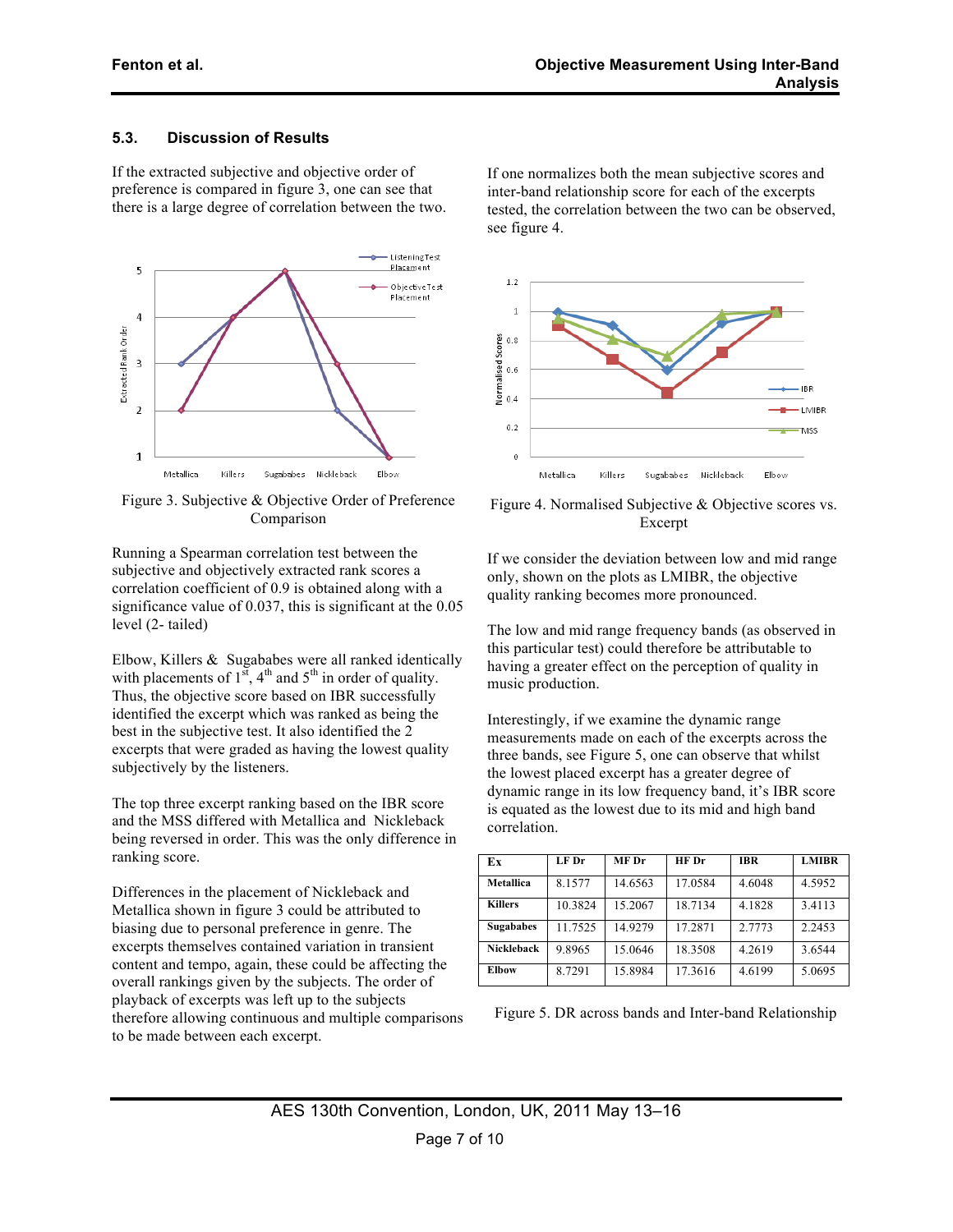One can see from figure 5 that there is a close correlation between mid and high band dynamic ranges extracted for the excerpts placing in the top 3 (that of Elbow, Nickleback & Metallica). However, if one examines the low frequency band dynamic ranges and compare them to those of the lowest two ranked excerpts, one can observe that these are smaller. This suggests that whilst the top three excerpts have a reduced dynamic range in their low frequency band, the differential between their respective mid-high frequency band ranges is greater, resulting in a greater IBR score.

This could suggest the importance of controlling the dynamics of the low frequency bands, often referred to as 'tightening' resulting in a subjectively powerful / punchy mix. This technique, common to the Rock/Metal genre, would probably have been applied to Metallica & Nickleback. Interestingly, the elbow sample, despite not being in the same genre, was a production that attempted to adhere to the 'Turn It Up' movement by keeping as much of the dynamic range intact during mastering.

Low frequency content of produced pieces of music contribute greatly to the spectral energy of the piece, therefore a loss in this energy could result in a perceptual loss of audio quality by the subject.

For each excerpt a single IBR measure was extracted, this utilized a fixed widow size based on the sample length. It is the authors' intension to extend this work by examining the IBR value with respect to time, thus showing the variation in dynamics temporally.

A temporal based IBR score may identify particular 'dense' moments in a musical arrangement. These would relate to very low IBR values.

Previous work by Lund proposed a measure of 'consistency' [11] which measures *the variation of loudness on a macroscopic timescale.* He describes the application of a loudness-correction processor increasing the consistency of the musical material. The authors agree that this is the typical approach applied to music during the mastering stage and often results in loss of dynamic range across the frequency range. Lunds' measure of consistency is based up statistical distribution of measured loudness utilising the BS.1770 loudness algorithm as a starting point.

It uses a statistical distribution to prevent the measure from being skewed by short but loud musical sequences and/or fadeouts.

The IBR method does not employ any method of statistical distribution or weighting at this stage. Short loud sequences would, if they were loud due to a large average correlation of frequency bands, give a low IBR score. As this method is based upon frequency band correlation, it can be assumed that during fade ins and outs the relative measure between peak and R.M.S levels across all frequency bands used in the calculation of the IBR score would remain constant. Therefore, the IBR score would be unaffected.

In addition, since the IBR score is derived by measuring the correlation between relative dynamic ranges across frequency bands, it is unaffected by the overall playback level selected by the listener. Thus allowing for a qualitative measure to be made prior to amplification taking place.

#### . **6. CONCLUSIONS**

This paper represents a wider study into the IBR model output variable. The comparison of the objective IBR measurement with subjective results suggest that the IBR shows potential as a measure to assess audio quality with respect to dynamic range.

A reduction in dynamic range in a single frequency band does not necessarily result in a perception of low quality by the listener, rather, the relationship between the dynamic ranges in bands has been shown to correlate to this score.

Due to the wide variation in spectral content between pieces of produced music, in addition to fade outs and fade ins a wideband figure of dynamic range is not accurate enough to be utilised as a figure of merit score of quality. However, the use of an IBR score such as that proposed could be utilised as a more accurate measure than its wideband counterpart.

# **7. FURTHER DEVELOPMENTS**

Detailed analysis is required to study the relationship between critical bands with respect to their dynamic range, both in their short term and long term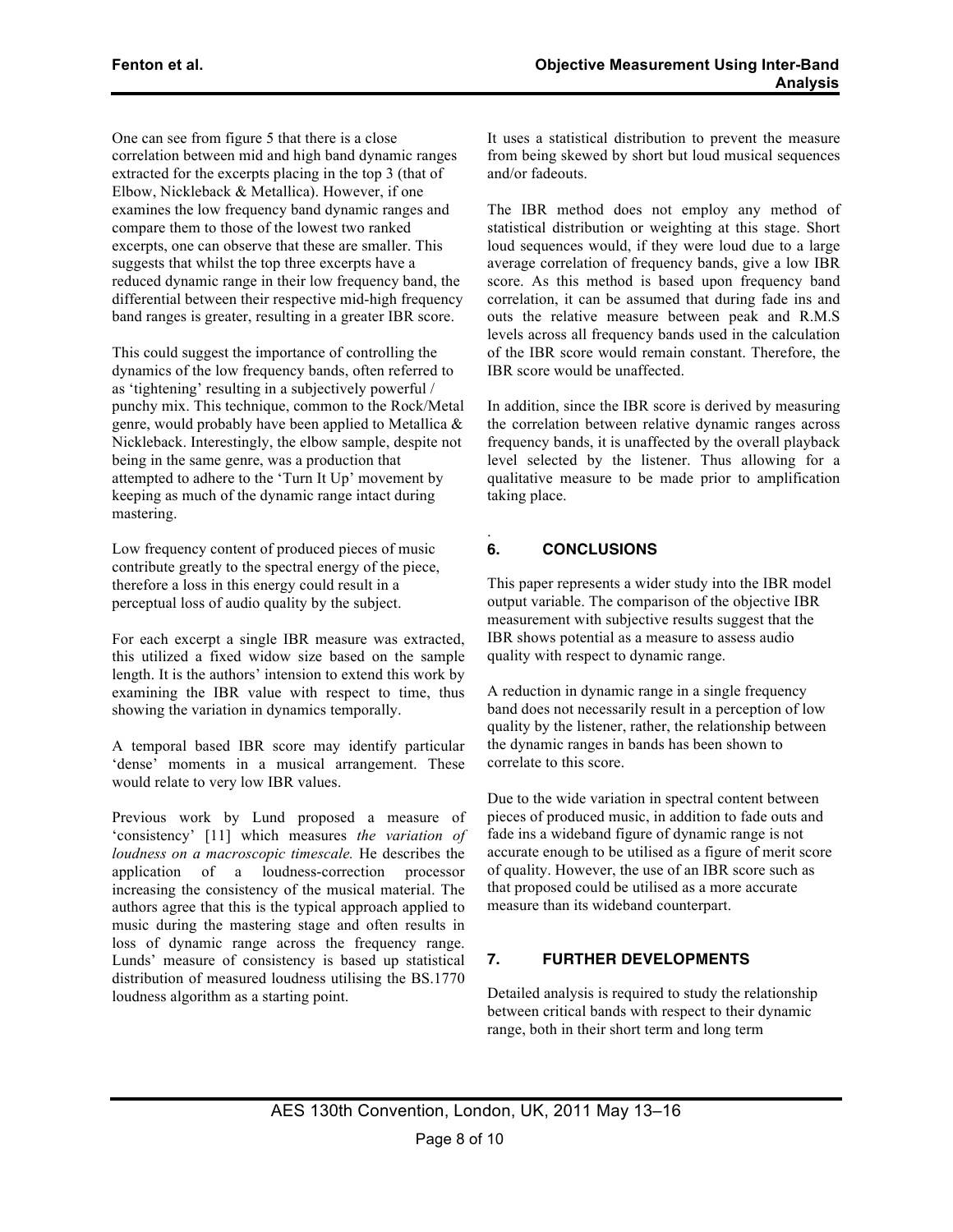measurement, and how this relates to our perception of audio quality in terms of MSS.

Due to its simplicity, the calculation of the IBR variable could lend itself well to real time implementation. Thus, it could give an indication of projected perception of quality by the end user, when used as a tool in music production.

A more accurate model of the basilar membrane will be utilised to separate out and measure the dynamic range across all 24 critical bands.

Additional study of 'produced' music will be undertaken to establish a mean dynamic range across these critical bands and map this to a quality score.

An IBR model will be developed that will adapt to temporal changes in the audio under test and utilise a dynamic window size.

## **8. REFERENCES**

- [1] Feaster P, Edouard-Leon Scott de Martinville's Principes De Phonoautographie (1857)" Firstsounds.org, U.S.A. (2008) [Accessed 12th September, 2009]
- [2] S.Bech and N.Zacharov, Perceptual audio evaluation, theory, method and application, J.Wiley, Chichester, 2006
- [3] G. Stoll, F.Kozamernik, EBU listening tests on internet audio codecs, EBU Technical Review, 2000
- [4] D.Marston and A.Mason, Cascaded audio coding, EBU Technical Review 304, Geneva, Switzerland, 1994
- [5] ITU-R BS.1116-1, Methods for the subjective assessment of audio systems including multichannel sound systems, International Telecommunications Union, Geneva, Switzerland, 1994
- [6] ITU-R BS.1534-1, Method for the subjective assessment of intermediate quality level of coding systems, International Telecommunications Union, Geneva, Switzerland, 2003
- [7] ITU-T. P800, Methods for subjective determination of transmission quality, International Telecommunications Union, Geneva, Switzerland, 1990
- [8] S.Zielinski and F.Rumsey, On some biases encountered in modern audio quality listening tests-A Review, Journal AES Vol 56, No 6, June 2008.
- [9] ITU-R BS.1387-1, Method for objective measurement of perceived audio quality', International Telecommunications Union, Geneva, Switzerland, 1998
- [10]ITU-R BS.1770, Algorithms to measure audio programme loudness and true-peak audio level, International Telecommunications Union, Geneva, Switzerland, 2006
- [11] E.Skovenborg and T.Lund, Loudness descriptors to characterize programs and music tracks, AES Convention paper 7514, October 2008
- [12] E.Skovenborg, and S.H.Nielsen, Evaluation of Different Loudness Models with Music and Speech Material 117th Convention, San Francisco, CA, USA , Oct 2004.
- [13]Loudness Wars, http://en.wikipedia.org/wiki/Loudness\_war [Accessed 24th September, 2009]
- [14]Turn Me Up, http://www.turnmeup.org/ [Accessed 12th September, 2009]
- [15]E.Vincent, MUSHRAM 1.0, Centre for Digital Music, Queens Mary, University of London, November 2005.
- [16]ITU-R BS.1284-1, General methods for the subjective assessment of sound quality International Telecommunications Union, Geneva, Switzerland, 2003
- [17]AES-6id-2006, AES information document for digital audio – Personal computer audio quality measurements, Audio Engineering Society, Inc, 2006